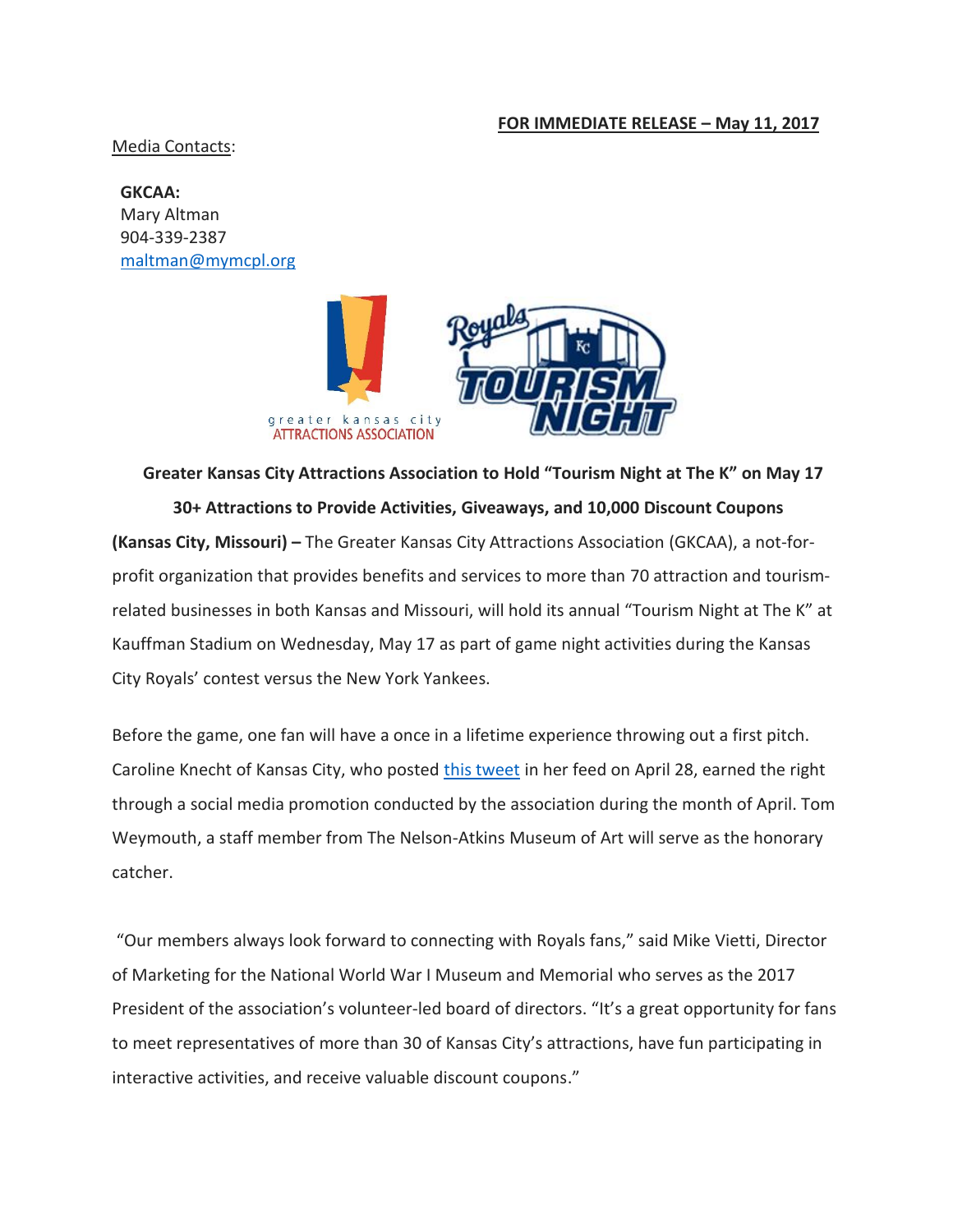Fans can connect with representatives of attractions including Go Ape Treetop Adventures, Extreme Grand Prix, Powell Gardens, iFLY Kansas City, College Basketball Experience, Kansas City Zoo, Union Station and many more in Kauffman Stadium's Outfield Experience concourse starting when the gates open 5:30 p.m. until the third inning.

The Greater Kansas City Attractions Association, founded more than 20 years ago, includes members from many of the region's top attractions, ranging from sports teams including the Kansas City Royals and Sporting KC, museums like The Nelson-Atkins Museum of Art, the Harry S. Truman Library and Museum, and National Museum of Toys and Miniatures to arts organizations including Starlight Theatre, Kansas City Ballet, and Theater League, theme parks like Worlds of Fun/Oceans of Fun, plus historic sites, major retail centers, and outdoor experiences.

In addition to the outfield activities, the first 10,000 fans entering the game will receive a coupon sheet valid for discounts and special offers at more than 20 attractions including:

- **Carolyn's Pumpkin Patch** two for one admission
- **CoCo Key Water Resort** buy two passes, get one free
- **College Basketball Experience** -\$2.00 off admission
- **Extreme Grand Prix** \$5.00 off Go Kart race
- **Go Ape** 10% off per person
- **iFLY Kansas City** \$15.00 off Earn Your Wings package
- **Jackson County** two for one admission to Missouri Town or Fort Osage
- **Jesse James Museums**
- **KC Barbecue Tours** \$5.00 off all tours
- **Doubledecker Tours** \$5.00 off Hop-on Hop-off day passes
- **Kauffman Center** free admission to Future Stages Festival on June 25
- *Missouri Life* \$4 off subscription price
- **The Money Museum** Free money eraser with visit
- **National World War I Museum and Memorial** – buy one admission, get one free
- **Paradise Park** buy one Go Kart ride, get one free
- **Powell Gardens -** \$2.00 off admission
- **Kansas City Renaissance Festival** free child admission with adult admission purchase
- **Schlitterbahn Waterpark** buy one admission, get one free
- **Starlight Theatre** \$5 off tickets to Broadway musicals